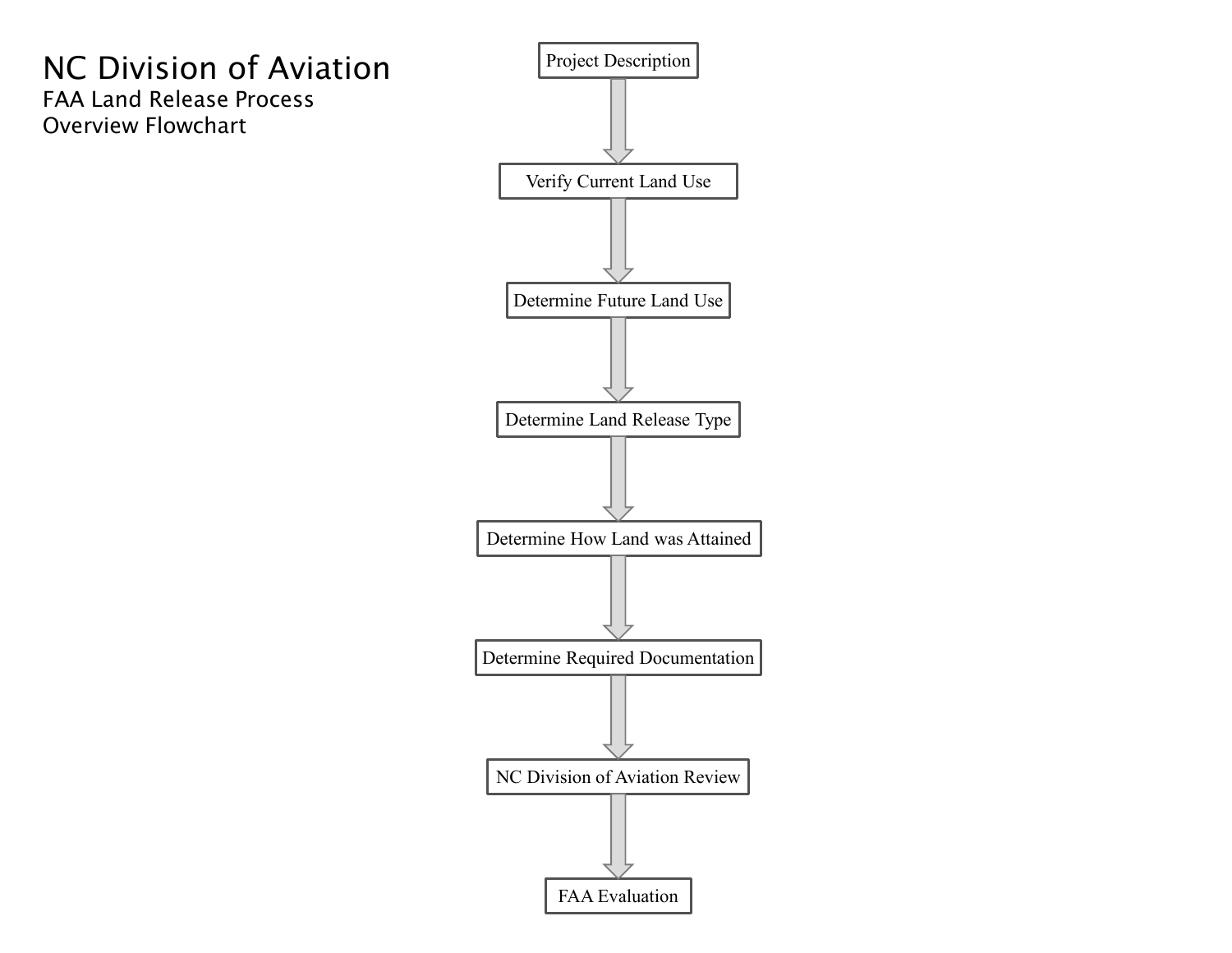## NC Division of Aviation FAA Land Release Process Detailed Overview Flowchart

Directions: Click link to move to detailed flow chart for individual process



\*Release Type and Land Type (Grant, Surplus, Other) will then be used to determine appropriate documentation required for the Land Release Package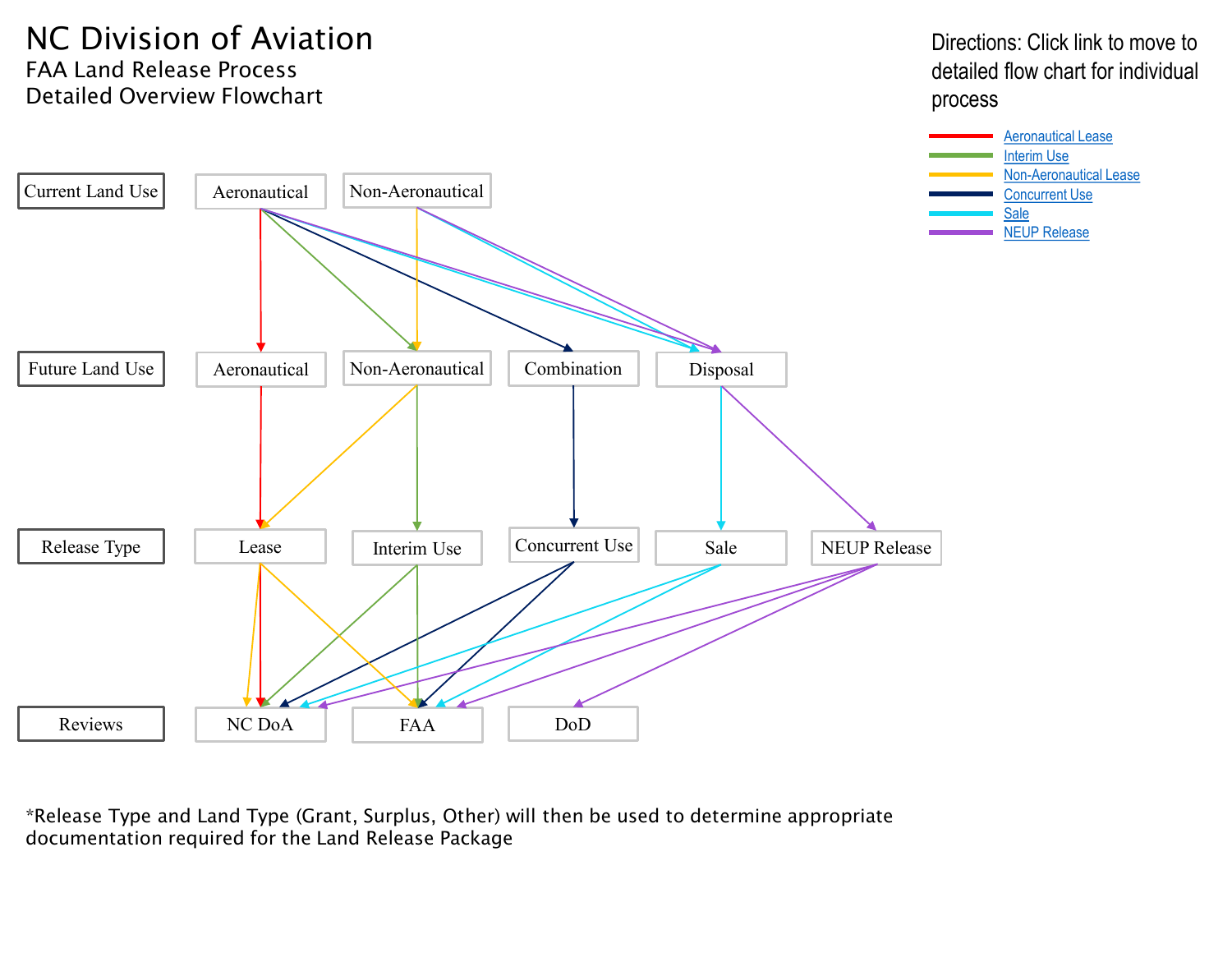## <span id="page-2-0"></span>NC Division of Aviation FAA Land Release Process Aeronautical Lease Detailed Overview Flowchart



- Letter from the airport sponsor to explain and justify the request. [Example letter](#page-11-0) attached.
- NEPA Documentation based on FAA requirements
- \*Ensure grant numbers for parcels are included on the Exhibit A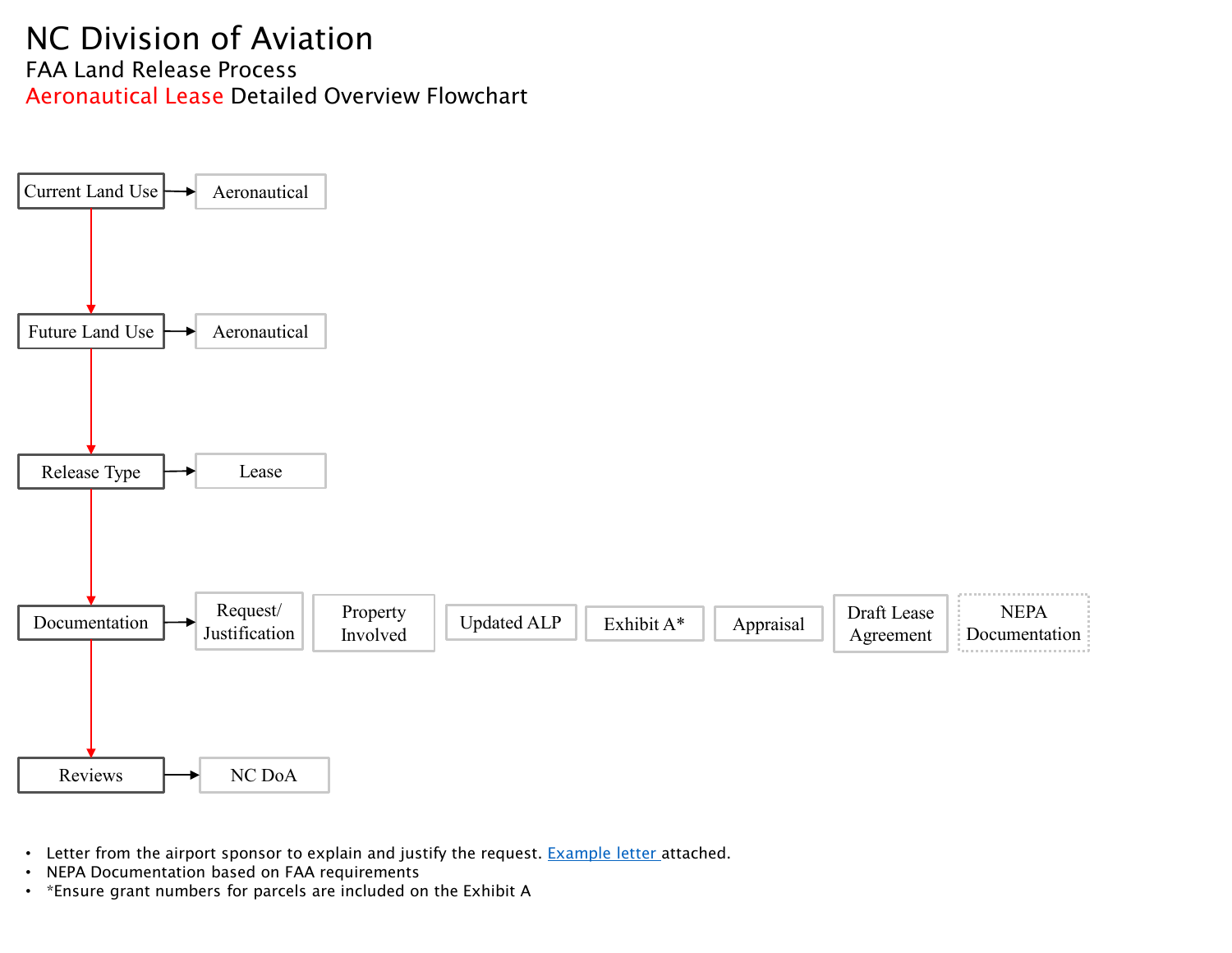#### <span id="page-3-0"></span>NC Division of Aviation FAA Land Release Process Non-Aeronautical Lease Detailed Overview Flowchart



- [Letter](#page-10-0) from NC Division of Aviation APM explaining why they feel the request is reasonable
- [Letter](#page-11-0) from the airport sponsor to explain and justify the request and why the property would not have potential to be aeronautical in the future
- NEPA Documentation based on FAA requirements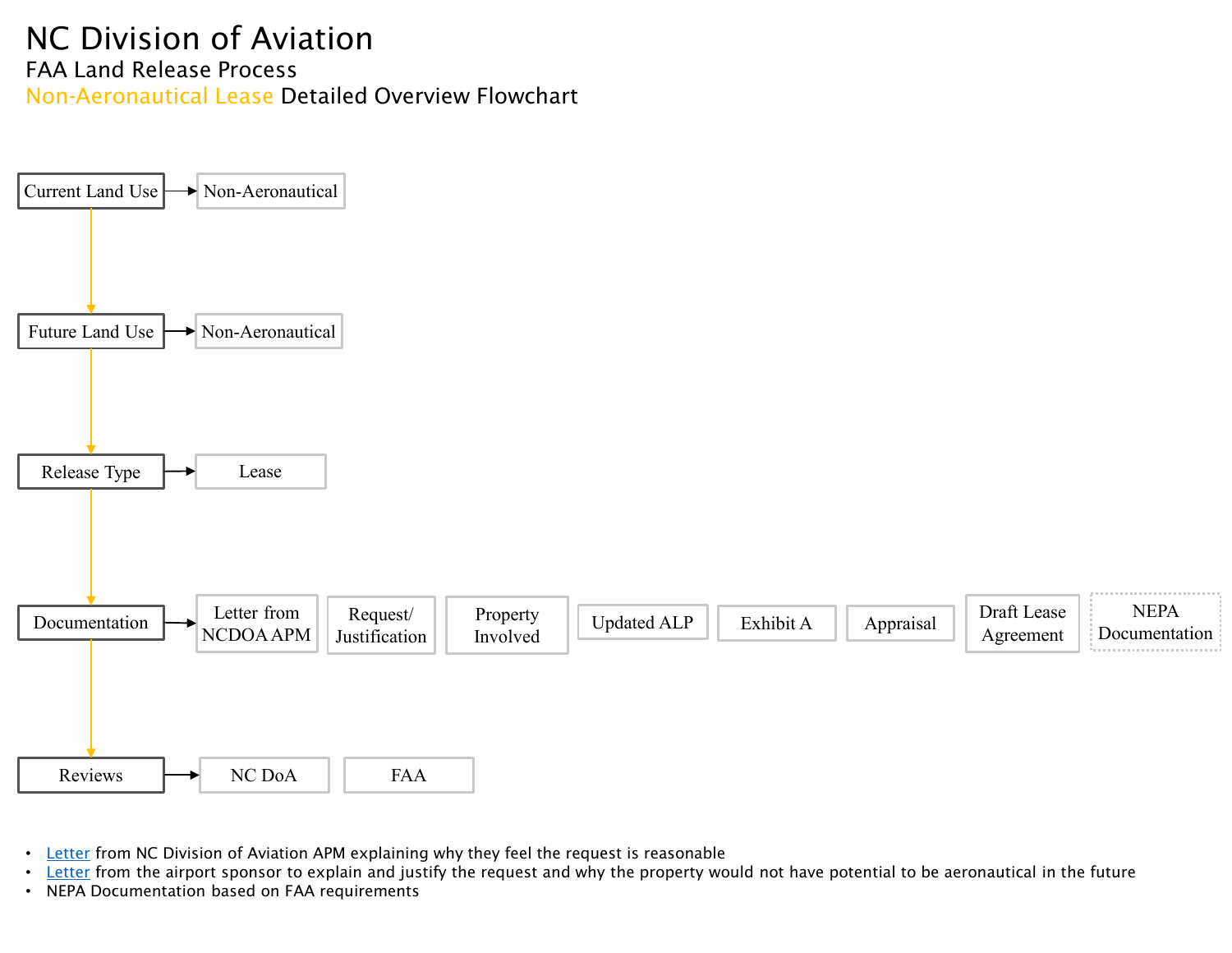#### NC Division of Aviation FAA Land Release Process FAA Reauthorization Act of 2018 Section 163 Non-Aeronautical Lease Detailed Overview Flowchart



- \*Land that is not aeronautical and has not been acquired or modified using federal funds and the land is not designated as surplus
- \*Removes NEPA Requirement but still must comply with local environmental requirements
- Letter from the airport sponsor to explain and justify the request and why the property would not have potential to be aeronautical in the future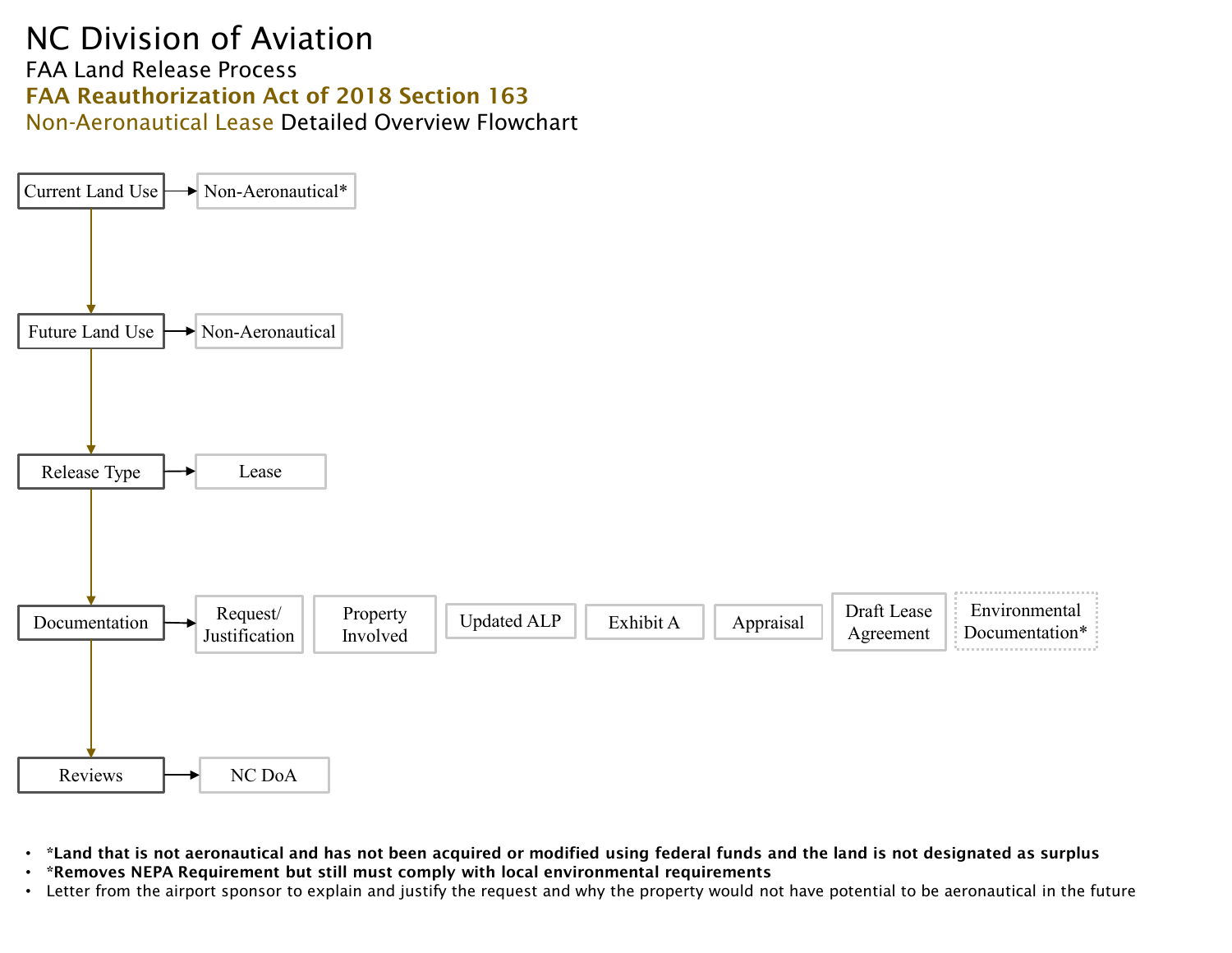## <span id="page-5-0"></span>NC Division of Aviation FAA Land Release Process Interim Use Detailed Overview Flowchart



- Interim use allows the airport to use aeronautical land for non-aeronautical purpose, such as a golf course, provided the use does not interfere will current aeronautical operations and the airport can terminate the use to accommodate an aeronautical demand if needed.
- [Letter](#page-10-0) from NC Division of Aviation APM explaining why they feel the request is reasonable
- [Letter](#page-11-0) from the airport sponsor to explain and justify the request and why the property would not have potential to be aeronautical in the short term future
- Lease Agreement should not extend longer than 3 years; if the lease is to be longer than 3 years, then follow Concurrent Use Guidelines
- NEPA Documentation based on FAA requirements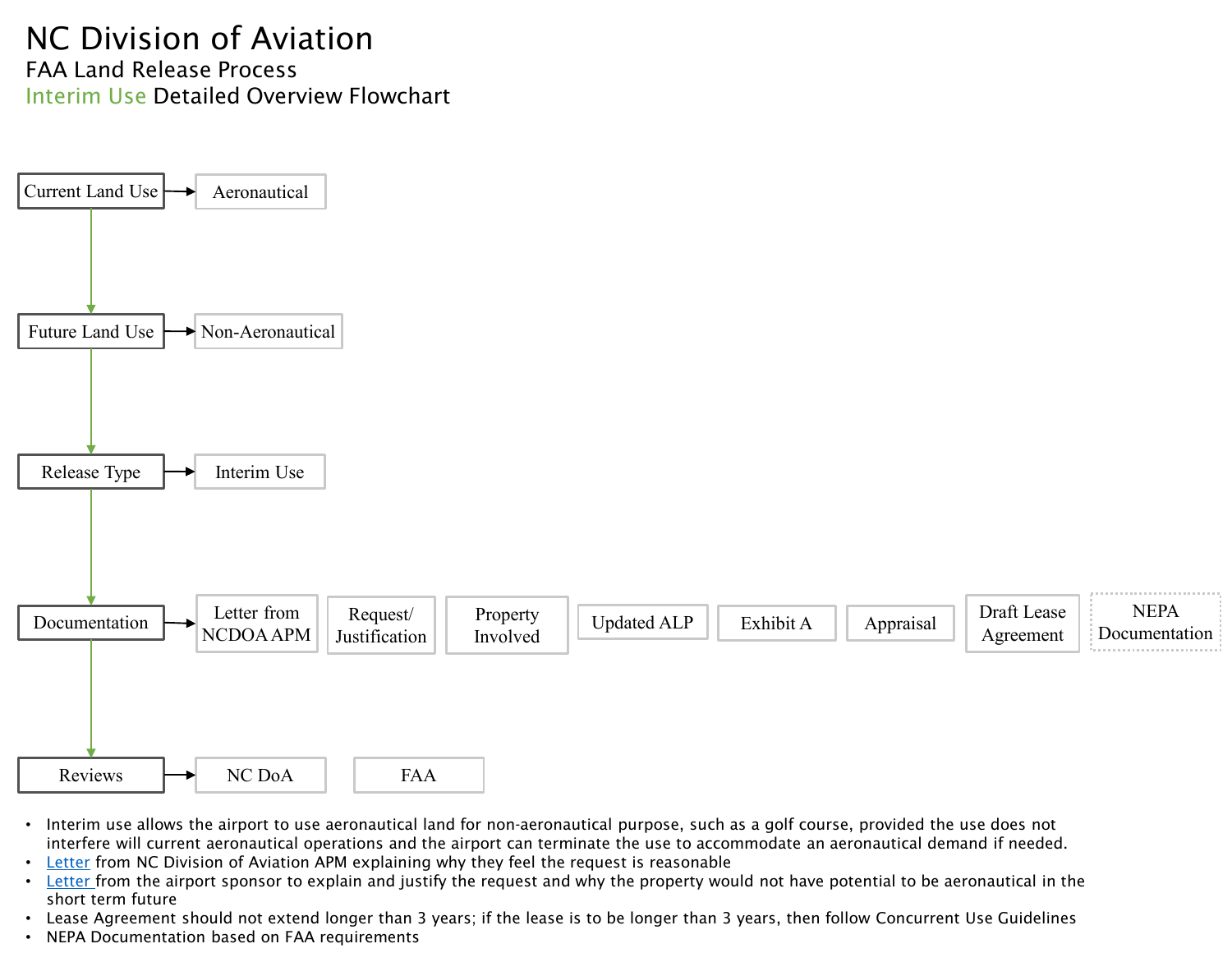## <span id="page-6-0"></span>NC Division of Aviation FAA Land Release Process Concurrent Use Detailed Overview Flowchart



- Concurrent use is when land can be used for the aeronautical purpose and another purpose at the same time, which can include things such as utility easements, agricultural use, etc. providing it is consistent with Grant Assurance 21: Compatible Land Use
- [Letter](#page-10-0) from NC Division of Aviation APM explaining why they feel the request is reasonable
- [Letter](#page-11-0) from the airport sponsor to explain and justify the request and how the request will not impact the current or future aeronautical uses
- NEPA Documentation based on FAA requirements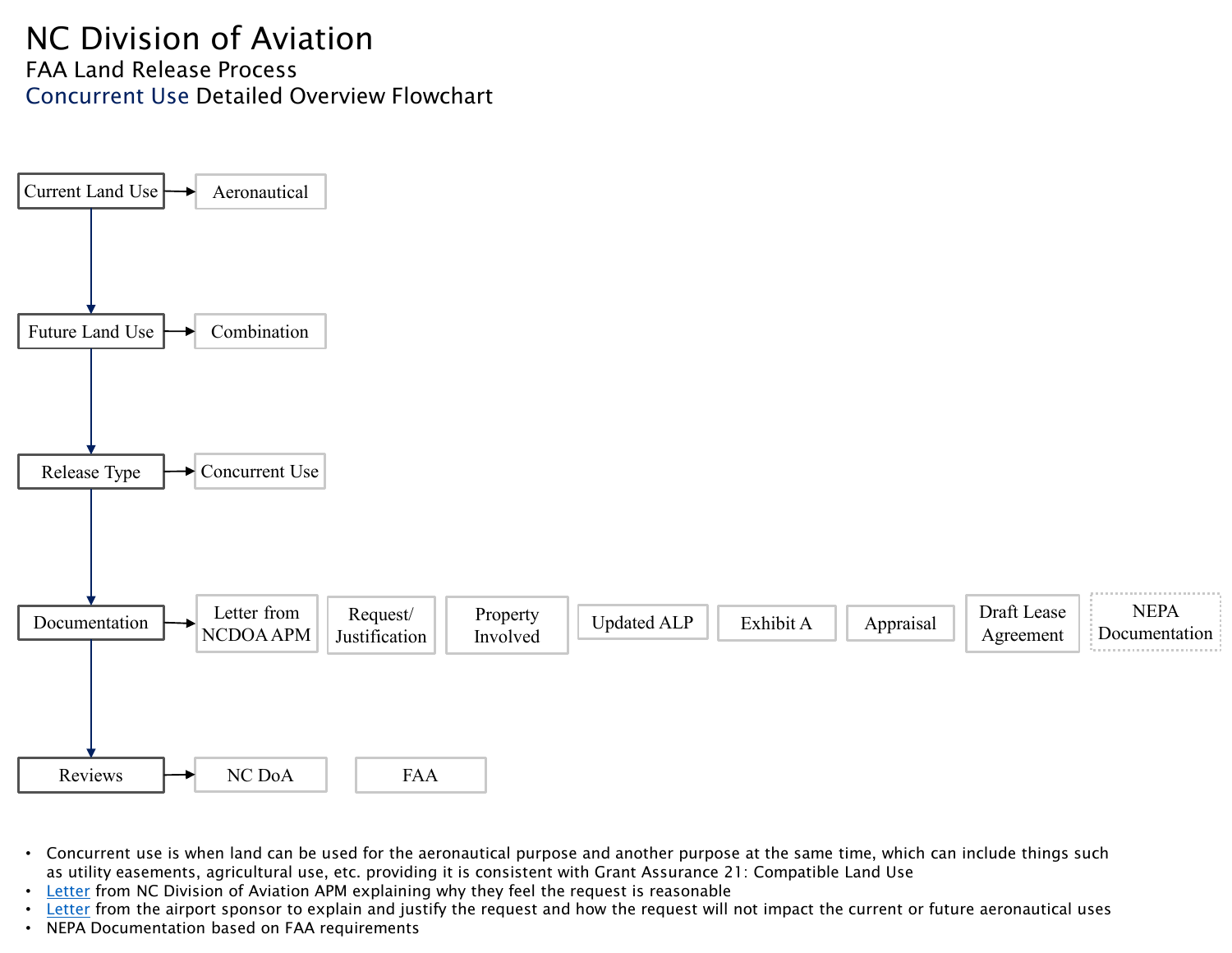## <span id="page-7-0"></span>NC Division of Aviation FAA Land Release Process Sale Detailed Overview Flowchart



- [Letter](#page-10-0) from NC Division of Aviation APM explaining why they feel the request is reasonable
- [Sponsor letter](#page-11-0) to explain and justify the request and how the request will not impact the current or future aeronautical use
- NEPA Documentation based on FAA requirements
- \*May require federal register notice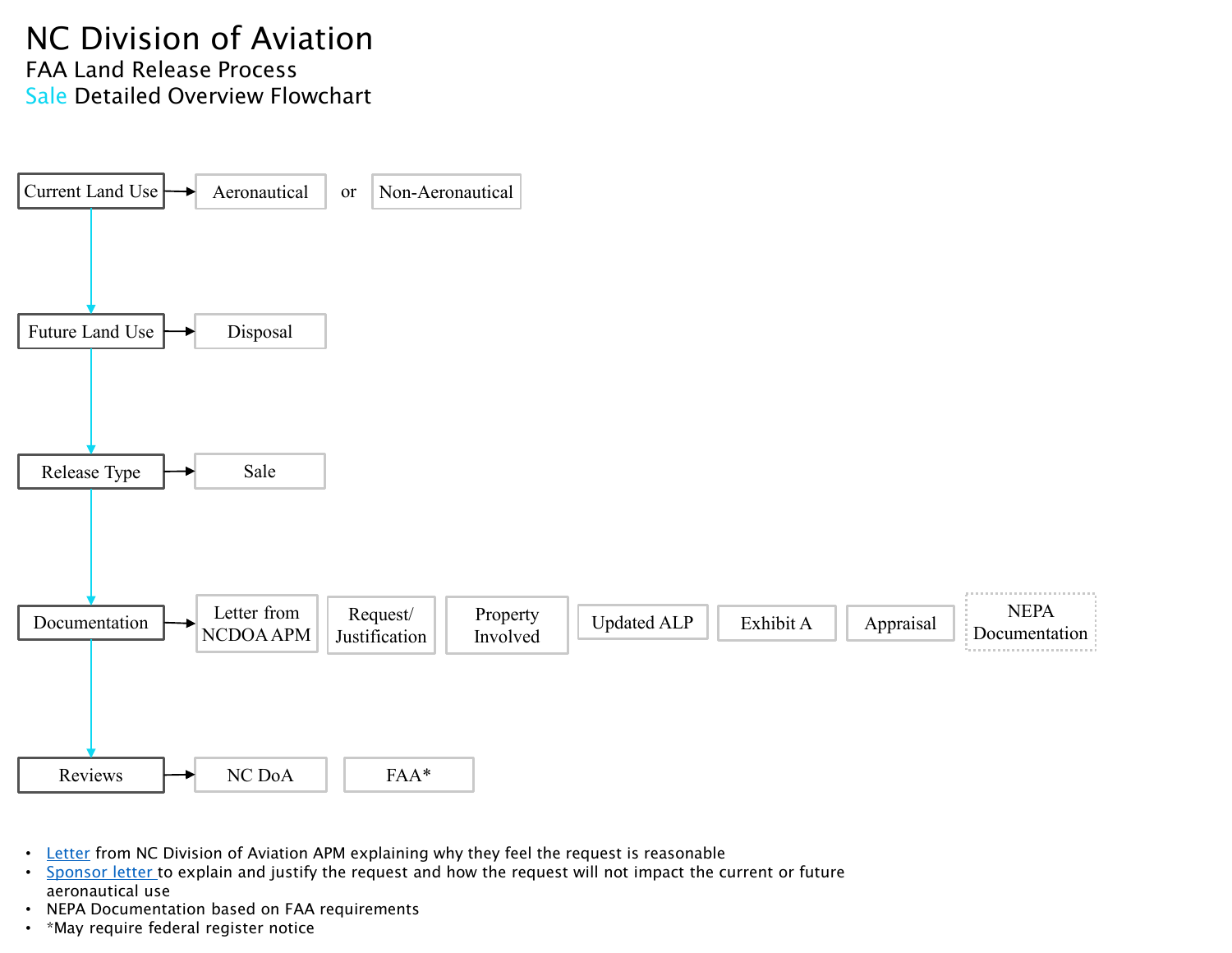#### NC Division of Aviation FAA Land Release Process FAA Reauthorization Act of 2018 Section 163 Sale Detailed Overview Flowchart



- \*Land that is not aeronautical and has not been acquired or modified using federal funds and the land is not designated as surplus
- \*Removes NEPA Requirement but still must comply with local environmental requirements
- [Sponsor letter](#page-11-0) to explain and justify the request and why the property would not have potential to be aeronautical in the future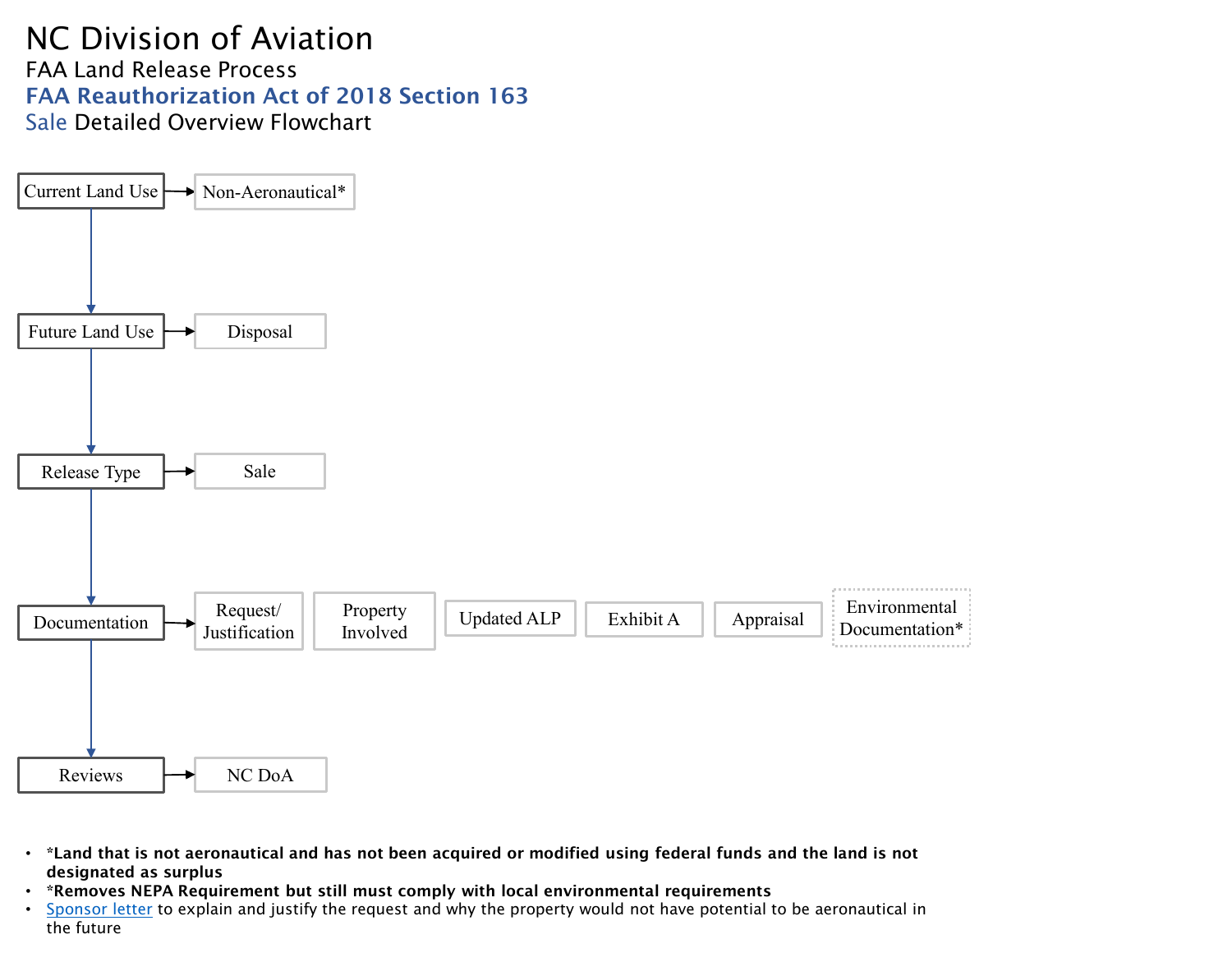## <span id="page-9-0"></span>NC Division of Aviation FAA Land Release Process NEUP Release Detailed Overview Flowchart



- \*Typically land that had been surplus (land issued by War Assets Administration (WAA) (now General Services Administration (GSA)) and transferred to airport sponsors for public use contain the National Emergency Use Provision (NEUP) and require a release from the provision to be disposed. Typically a request is limited to land parcels that are no longer needed for aviation purposes.
- [Letter](#page-10-0) from NC Division of Aviation APM explaining why they feel the request is reasonable
- [Sponsor letter](#page-11-0) to explain and justify the request and how the request will not impact the current or future aeronautical use
- NEPA Documentation based on FAA requirements
- \*If property designated as aeronautical then will require federal register notice.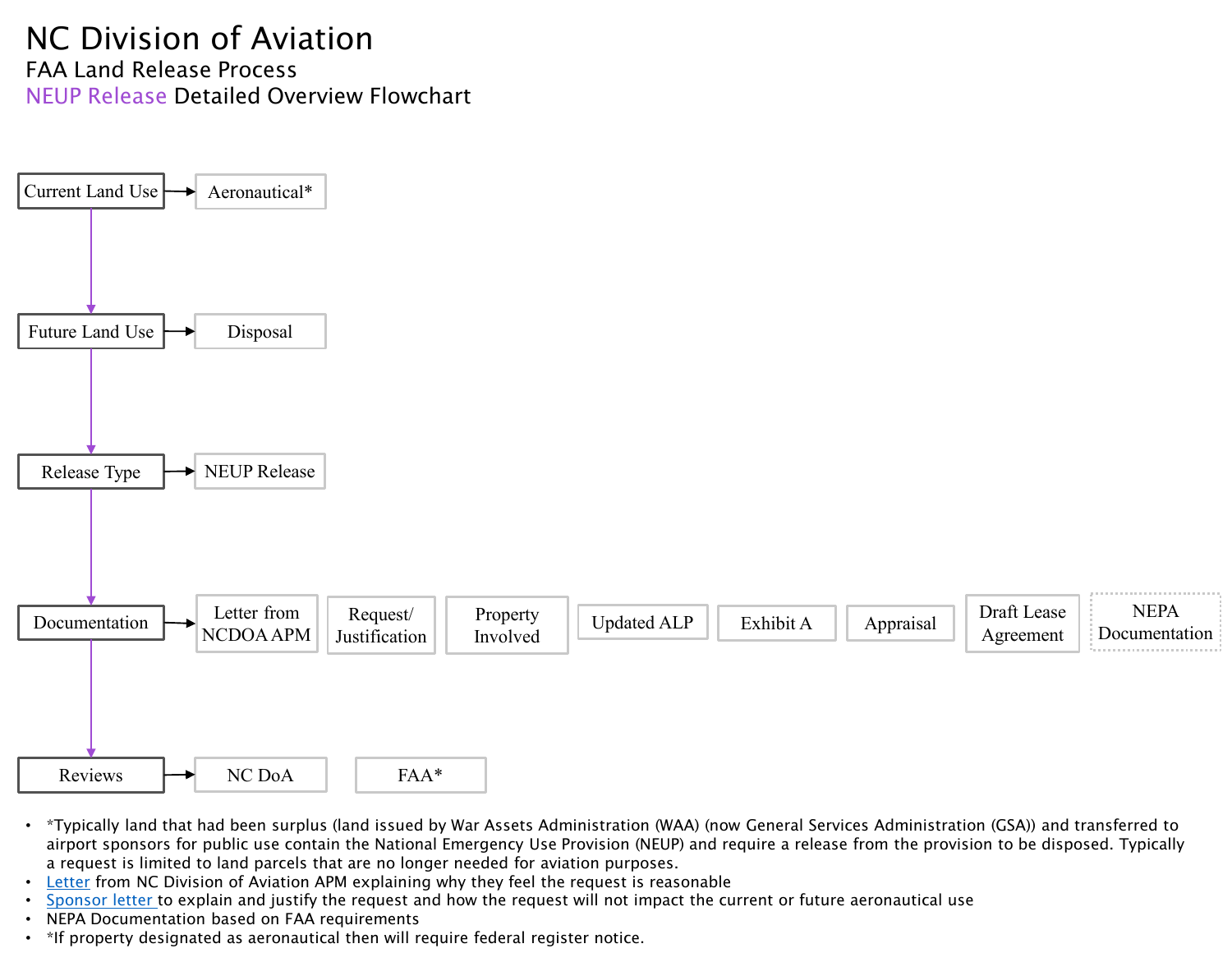# <span id="page-10-0"></span>**Example NC** Division of Aviation **APM Letter**



#### **STATE OF NORTH CAROLINA DEPARTMENT OF TRANSPORTATION**

**ROY COOPER GOVERNOR** 

**JAMES H. TROGDON. III SECRETARY** 

[Date]

[FAA Contact]  $[Title]$ Memphis Airports District Office 2600 Thousand Oaks Blvd., Suite 2250 Memphis, Tennessee 38118

Dear [FAA Contact],

Enclosed is a detailed package for your review and approval of a [request type], at [airport name]. The Division of Aviation (DOA) has reviewed the information obtained from the airport concerning the request. Based on the information, location, type of use, and consultation with [airport code], the DOA concurs with the [request type] of the subject property.

[Explanation of why the request is acceptable]

If you should have any questions, or require any further information, please do not hesitate to contact me.

Sincerely,

 $[APM]$  $[Title]$ 

**Mailing Address:** NC DEPARTMENT OF TRANSPORTATION DMSION OF AVIATION **1560 MAIL SERVICE CENIER** RALEIGH, NC 27699-1560

Telephone: 919-814-0550 Fax: 919-840-9267

Location: 1050 MERIDIAN DRIVE MORRISVILLE, NC 27560

Website: www.ncdot.gov/aviation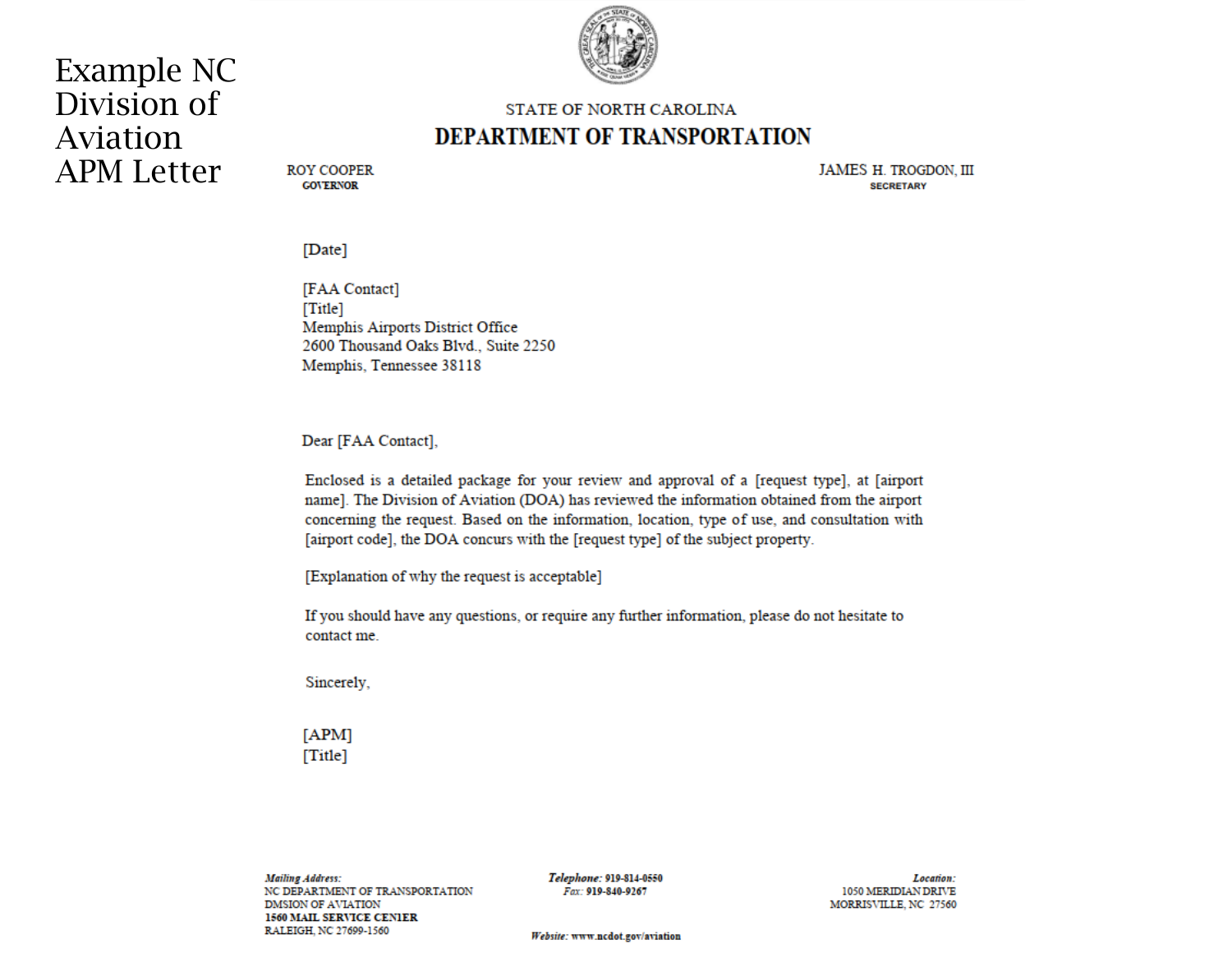# <span id="page-11-0"></span>Example Airport Sponsor Letter

#### **DRAFT LETTER**

[Date]

[FAA ADO Contact] [Title] Memphis Airports District Office 2600 Thousand Oaks Blvd., STE 2250 Memphis, TN 38112-2462

Re: [Request Type]

Dear [FAA ADO Contact]:

[Project Description including appraisal and how funds will be used].

[Parcel Description including how the land was acquired and if any federal fund were used to acquire or modify the property]

[Why the request will not interfere with current or future airport operations and safety]

[Conclusion]

Regards,

[Airport Sponsor]

[Title]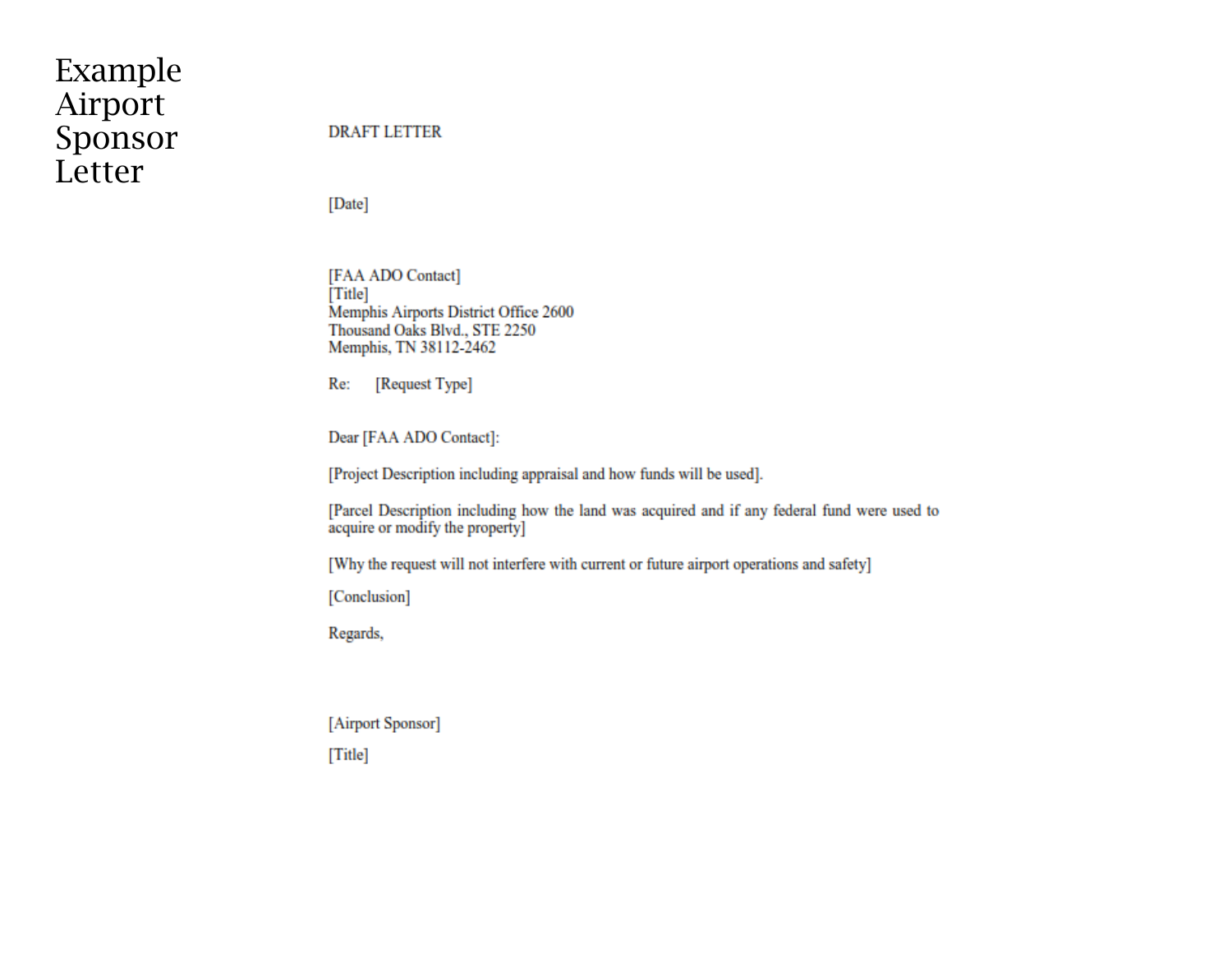#### **LAND RELEASE CHECKLIST**

# Land Release Submittal Checklist

| <b>Checklist Item</b>                                                                                   | Explanation/ Description of Checklist Item |
|---------------------------------------------------------------------------------------------------------|--------------------------------------------|
| Will proposed use impact future airport development?                                                    |                                            |
| Is proposed use identified on an approved ALP?                                                          |                                            |
| What type of federal process conveyed the property:<br>Federal grant or surplus property disposal?      |                                            |
| Identify federal project number and date property was<br>acquired.                                      |                                            |
| Was the land to be released purchased without federal<br>funds? Indicate date purchased.                |                                            |
| What is the proposed use of property?                                                                   |                                            |
| Will property be sold or leased?                                                                        |                                            |
| What is the estimated fair market value of the property?                                                |                                            |
| Is there a deadline date needed for determination?                                                      |                                            |
| Is proposed use compatible with airport and<br>environmental requirements?                              |                                            |
| Will any structures be constructed on released property?<br>If so provide maximum height of facilities. |                                            |